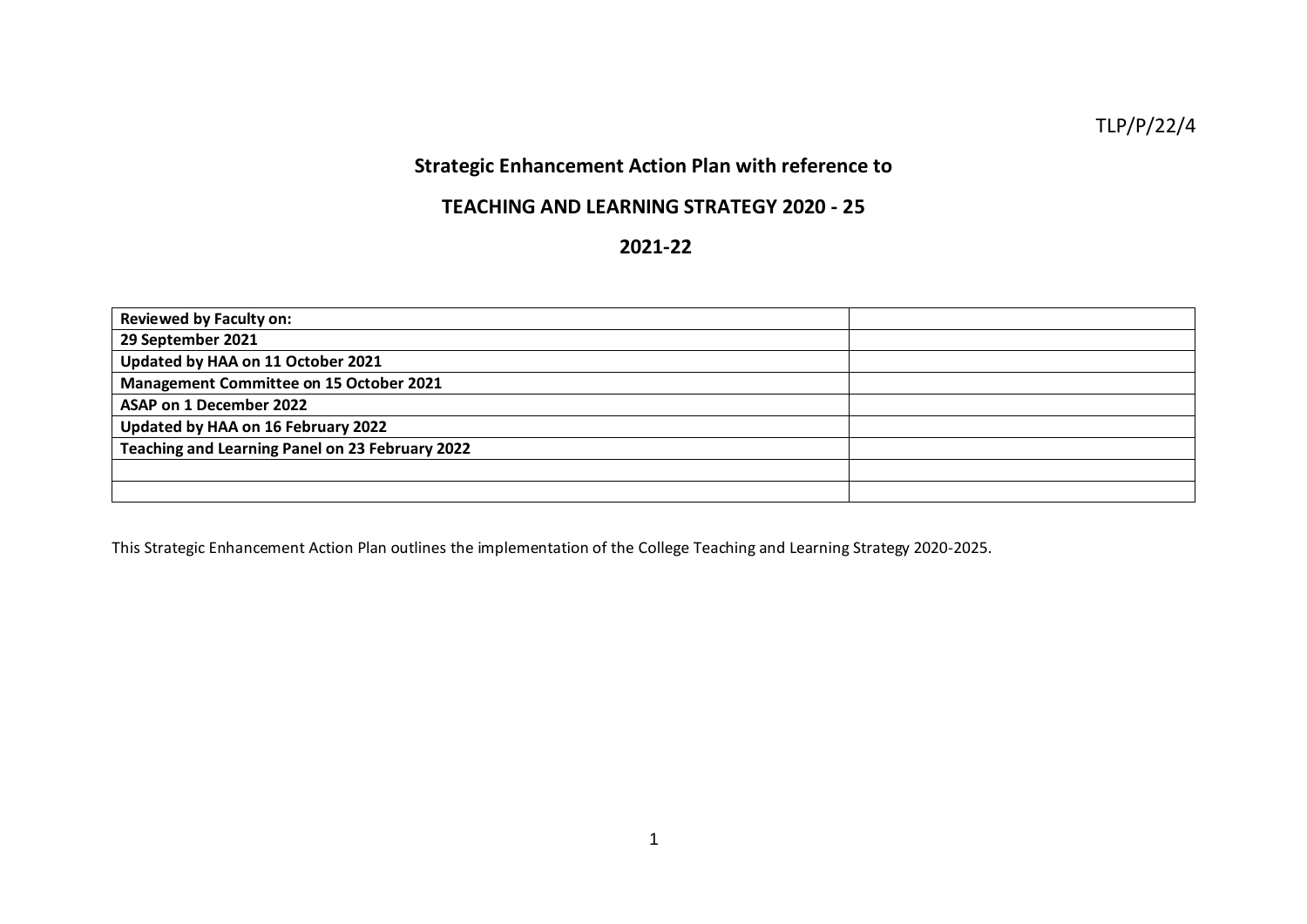PRINCIPLE ONE: We will provide all our students with high-quality, research-informed learning opportunities which encourage reflective practice and growth and have practical relevance to the contemporary world.

| <b>Strategic Outcome</b> | Action to be taken  | <b>Target Completion</b> | <b>Action by</b> | <b>Indicator of Success</b> | <b>Progress (with</b>       | Completion            |
|--------------------------|---------------------|--------------------------|------------------|-----------------------------|-----------------------------|-----------------------|
|                          |                     | Date                     |                  |                             | date)                       |                       |
| A1. A validated          | Meet conditions for | 5 October 2021           | Faculty          | Approved                    | Response returned           | <b>Final approval</b> |
| undergraduate            | approval set out in |                          | <b>HAA</b>       | undergraduate               | to SMU. Awaiting            | given by SMU          |
| degree which             | SMU report.         |                          |                  | degree.                     | confirmation of             | on $4$                |
| provides                 |                     |                          |                  |                             | final approval.             | November              |
| opportunities for        | Develop a           | End October 2021         | HAA/Programme    |                             |                             | 2022                  |
| students                 | recruitment and     |                          | Coordinator      | <b>Recruitment targets</b>  | <b>Meeting Thought</b>      |                       |
|                          | marketing strategy  |                          |                  | met                         | Collective on               |                       |
|                          |                     |                          |                  |                             | 21/10/21                    |                       |
|                          |                     |                          |                  |                             | <b>Ongoing assistance</b>   |                       |
|                          |                     |                          |                  |                             | from TC on                  |                       |
|                          |                     |                          |                  |                             | branding and                |                       |
|                          |                     |                          |                  |                             | revised website             |                       |
|                          |                     |                          |                  |                             |                             |                       |
|                          |                     |                          |                  |                             | Inhouse                     |                       |
|                          |                     |                          |                  |                             | recruitment and             |                       |
|                          |                     |                          |                  |                             | marketing plan:             |                       |
|                          |                     |                          |                  |                             | <b>Emails to Ministers,</b> |                       |
|                          |                     |                          |                  |                             | Schools and                 |                       |
|                          |                     |                          |                  |                             | parachurch                  |                       |
|                          |                     |                          |                  |                             | organisations.              |                       |
|                          |                     |                          |                  |                             | Adverts in                  |                       |
|                          |                     |                          |                  |                             | publications.               |                       |
|                          |                     |                          |                  |                             | UCAS Fair 9&10              |                       |
|                          |                     |                          |                  |                             | <b>March</b>                |                       |
|                          |                     |                          |                  |                             | Open Day 19 March           |                       |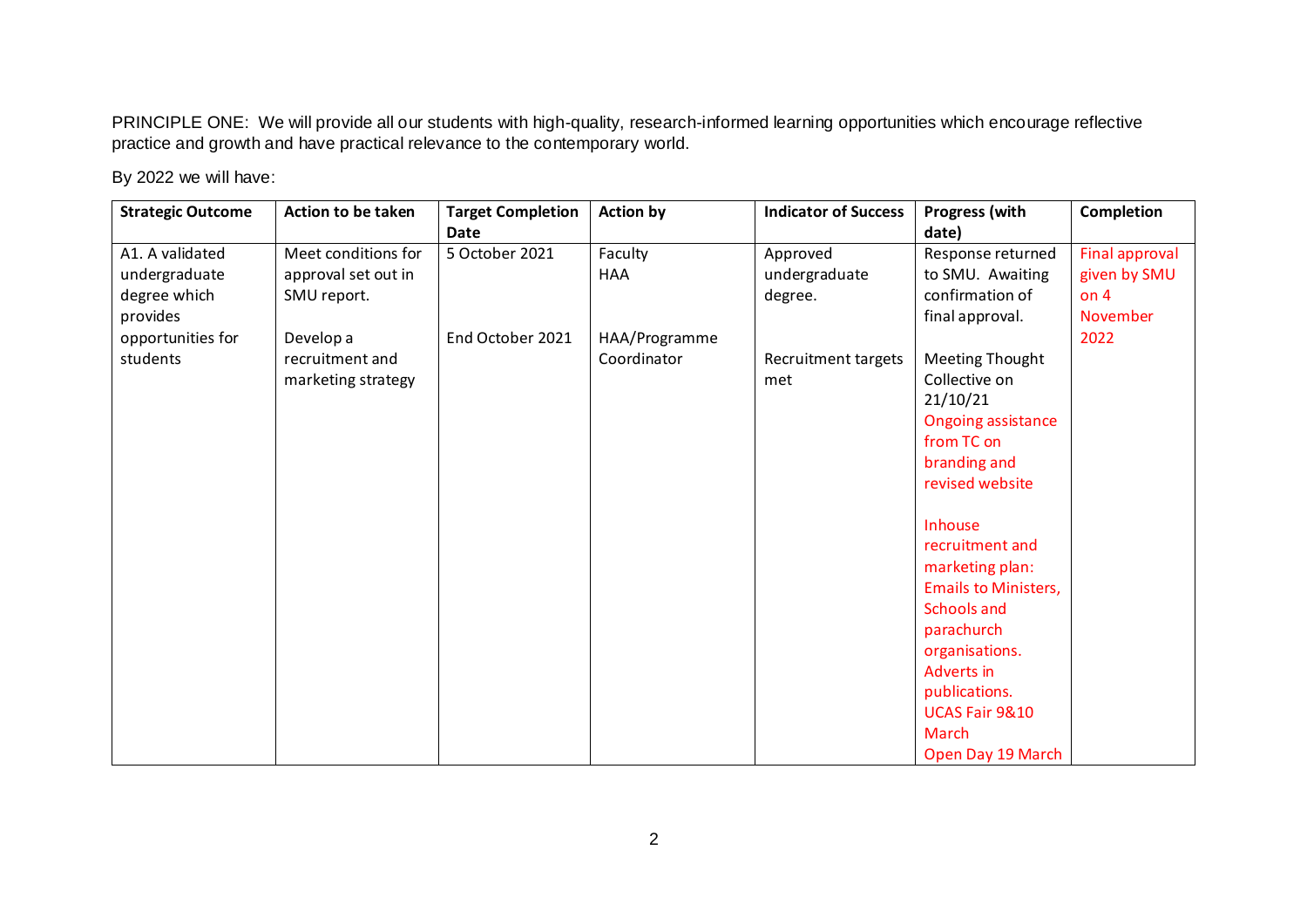| A2. The first cohort      | Final year students        | End May 2022      | Faculty         | <b>Graduating students</b> | Final year students     |                 |
|---------------------------|----------------------------|-------------------|-----------------|----------------------------|-------------------------|-----------------|
| graduating from the       | to be successful in        |                   |                 | in May 2022                | commenced study.        |                 |
| <b>MDiv</b>               | their studies              |                   |                 |                            |                         |                 |
| A3. The addition of a     | MTh approved               |                   |                 |                            |                         | Completed.      |
| MTh OT to the suite       |                            |                   |                 |                            |                         | <b>Students</b> |
| of online Master's        |                            |                   |                 |                            |                         | commenced in    |
| programmes                |                            |                   |                 |                            |                         | September       |
|                           |                            |                   |                 |                            |                         | 2021            |
| A4. A new Student         | Scoping of                 | Oct 2021          | HAA/FPA         | <b>Student Information</b> | <b>System of linked</b> |                 |
| <b>Information System</b> | requirements for           |                   |                 | System operational         | spreadsheets:           |                 |
|                           | system                     |                   |                 | by Jan 2022 -              | <b>Expression of</b>    |                 |
|                           | Engagement of IT           | Oct 2021          |                 | amend to June 2022         | Interest and            |                 |
|                           | adviser                    |                   |                 |                            | <b>Applications</b>     |                 |
|                           | <b>System Operational</b>  | Jan 2022          |                 |                            | completed; Student      |                 |
|                           |                            |                   |                 |                            | Record in               |                 |
|                           |                            |                   |                 |                            | development.            |                 |
| A5. An active             | <b>Recruitment of PTFI</b> | Ongoing           | Faculty         |                            | One ft student to       |                 |
| research community        | PGR students.              |                   |                 |                            | commence on 1           |                 |
|                           |                            |                   |                 |                            | March 2022              |                 |
|                           | Successful                 |                   |                 | 100% success rate in       | 4 out of 6 students     |                 |
|                           | differentiations.          |                   |                 | differentiation.           | have differentiated.    |                 |
|                           |                            |                   |                 |                            | The remaining 2         |                 |
|                           |                            |                   |                 |                            | will undergo            |                 |
|                           |                            |                   |                 |                            | differentiation in      |                 |
|                           |                            |                   |                 |                            | 2022.                   |                 |
|                           | Seminars for PGR           | End semester two. | Faculty and PGR | Programme of               | Seminars have           |                 |
|                           | and PGT students           |                   | students        | seminars publicised        | taken place in          |                 |
|                           | (see B4).                  |                   |                 | and actioned.              | semester one and        |                 |
|                           |                            |                   |                 |                            | been arranged for       |                 |
|                           |                            |                   |                 |                            | semester two.           |                 |
|                           | Staff and student          | <b>June 2022</b>  |                 |                            |                         |                 |
|                           | participation in           |                   |                 |                            |                         |                 |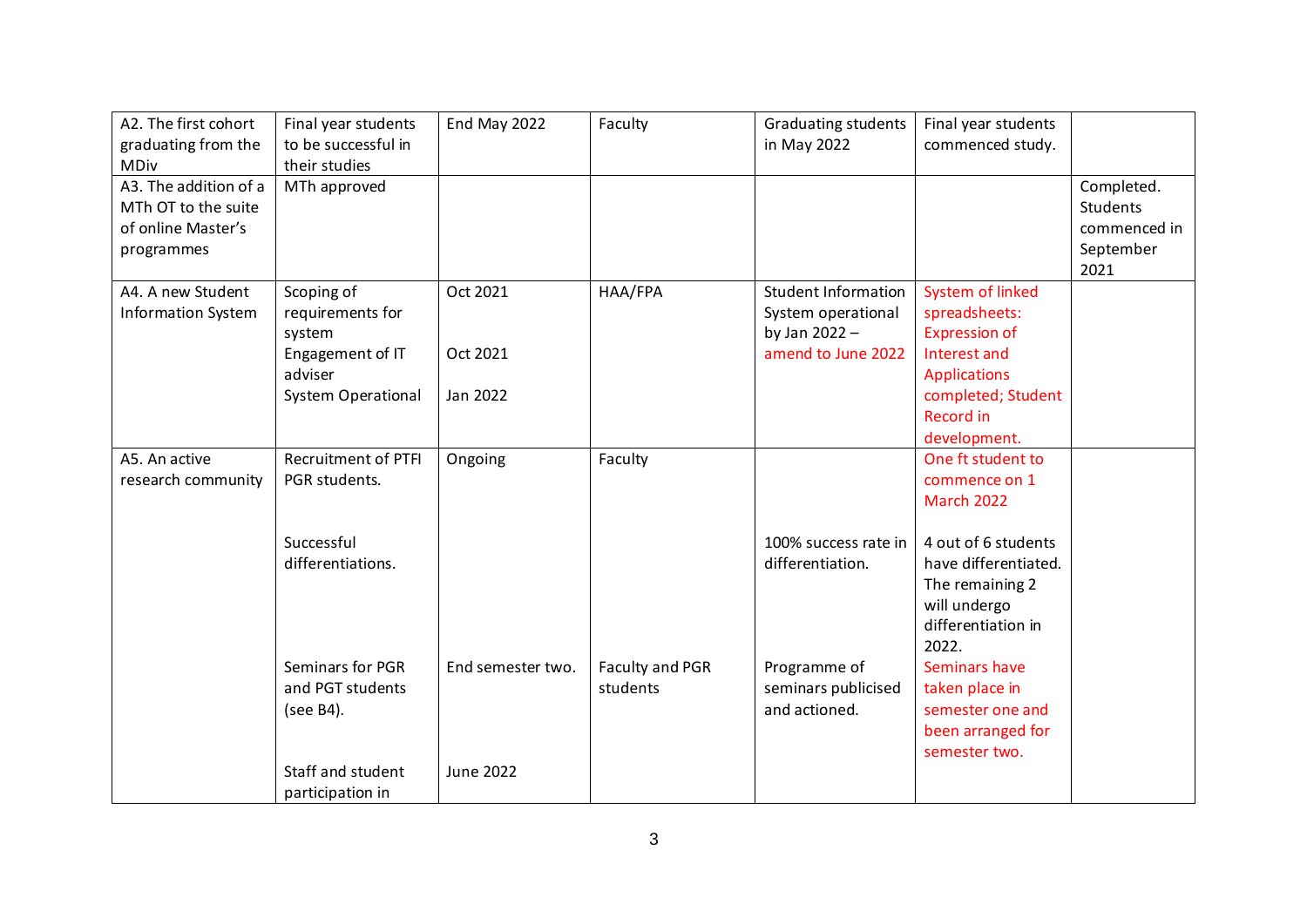|                  | research                 |         | Faculty, adjunct    | Reports from              | <b>Irish Biblical</b>   |
|------------------|--------------------------|---------|---------------------|---------------------------|-------------------------|
|                  | conferences.             |         | Faculty and PGR     | conferences               | Association             |
|                  |                          |         | students            | disseminated.             | <b>Meeting Belfast</b>  |
|                  |                          |         |                     |                           | 10 December 2021        |
|                  |                          |         |                     |                           |                         |
|                  |                          |         |                     |                           | <b>Irish Biblical</b>   |
|                  |                          |         |                     |                           | Association             |
|                  |                          |         |                     |                           |                         |
|                  |                          |         |                     |                           | <b>Meeting Maynooth</b> |
|                  |                          |         |                     |                           | 19 February 2022        |
|                  | Staff publications.      |         | Faculty and adjunct | <b>Publications noted</b> | List of publications    |
|                  |                          |         | Faculty             | and disseminated.         | to date (2021-22)       |
|                  |                          |         |                     |                           | noted by Faculty on     |
|                  |                          |         |                     |                           | 23 February 2022        |
|                  | Conference hosted        |         | Principal and WG    | Successful                | WG making               |
|                  | by UTC                   |         |                     | conference on             | arrangements for        |
|                  |                          |         |                     | 12/13 September           | conference in           |
|                  |                          |         |                     | 2022                      | September 2022.         |
| A6. A network of | <b>Established links</b> | Ongoing | HAA/Faculty         | Meetings with             | Meetings to be          |
| practice/support | with SMU.                |         |                     | Partnership               | arranged                |
|                  | <b>Established links</b> | Ongoing |                     | Coordinator SMU           |                         |
|                  | with Biblemesh.          |         |                     | Ongoing                   |                         |
|                  | <b>Established links</b> | Ongoing |                     | relationship with         |                         |
|                  | with other               |         |                     | <b>Biblemesh</b>          |                         |
|                  | Theological Colleges.    |         |                     | Sharing of good           | Ongoing liaison         |
|                  | <b>Established links</b> | Ongoing |                     | practice (BBC)            |                         |
|                  | with other               |         |                     | Ongoing sharing of        | Ongoing liaison         |
|                  | theological libraries.   |         |                     | good practice by          |                         |
|                  | Identified and           | Ongoing |                     | Librarian with other      |                         |
|                  | approached other         |         |                     | libraries                 |                         |
|                  | possible                 |         |                     | Establish                 |                         |
|                  | stakeholders.            |         |                     | partnership with          |                         |
|                  |                          |         |                     | Kirby Laing Centre        |                         |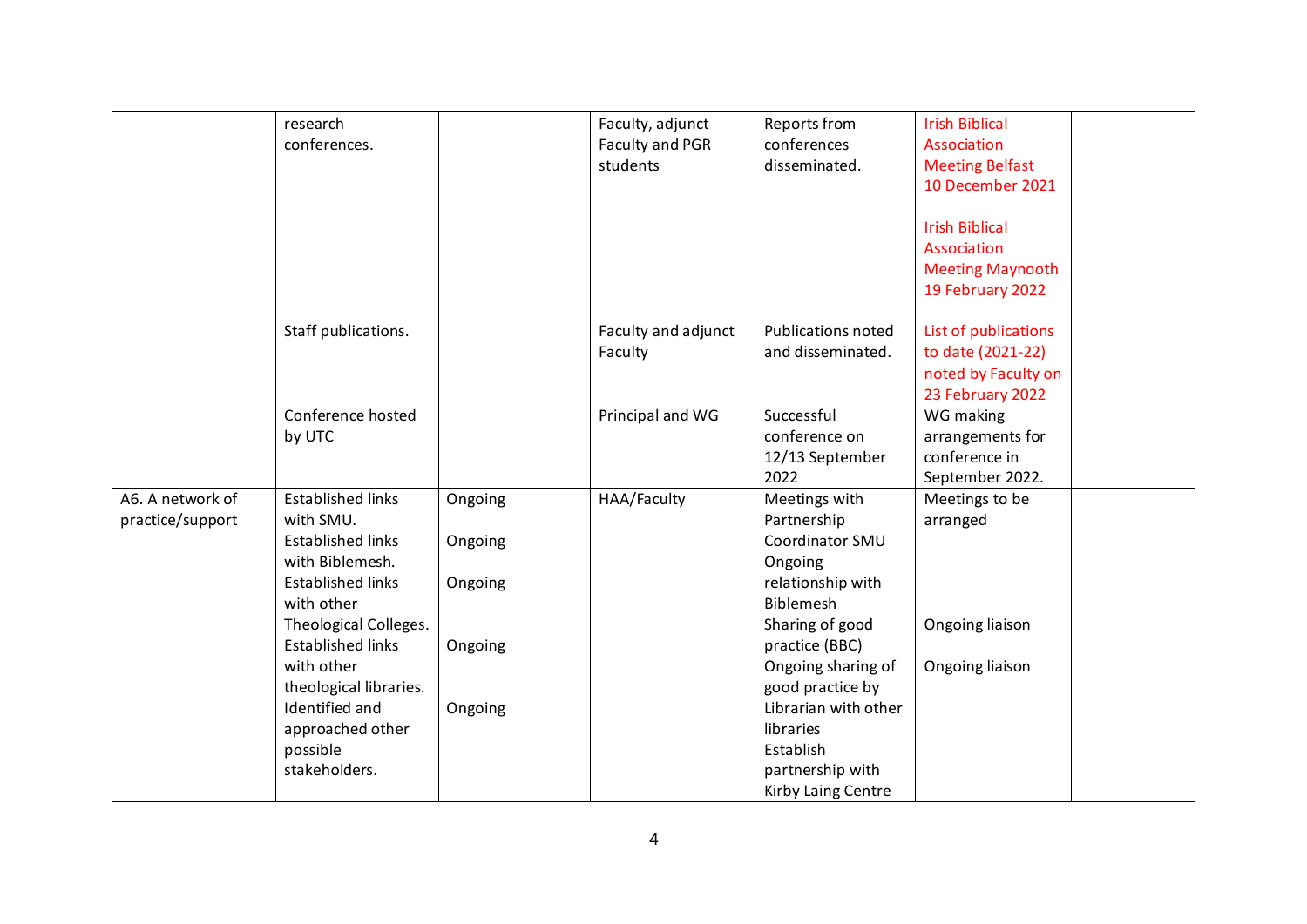|                                                                                                                   | Links with QUB<br>Careers, Disability<br><b>Services and Centre</b><br>for Educational<br>Development |             |             |                                                                            | <b>MOA Signed</b><br>14/2/22                                                                           |
|-------------------------------------------------------------------------------------------------------------------|-------------------------------------------------------------------------------------------------------|-------------|-------------|----------------------------------------------------------------------------|--------------------------------------------------------------------------------------------------------|
| A7. Support for<br>undergraduate<br>students on their<br>transition to HE                                         | Programme to be<br>set up for incoming<br>students<br>commencing in<br>September 2022                 | August 2022 | <b>ASAP</b> | Schedule of<br>activities approved<br>and implemented in<br>September 2022 | To be initiated at<br>ASAP on 1/12/21<br><b>Student Transition</b><br><b>Task Group</b><br>established |
| A8. Support for<br>online students and<br>ministry students<br>who are returning to<br>study following a<br>break | Review of induction<br>programme for<br>online students                                               | August 2022 | <b>ASAP</b> | Review to be carried<br>out and report to be<br>submitted to ASAP          | To be initiated at<br>ASAP on 1/12/21<br><b>Student Transition</b><br><b>Task Group</b><br>established |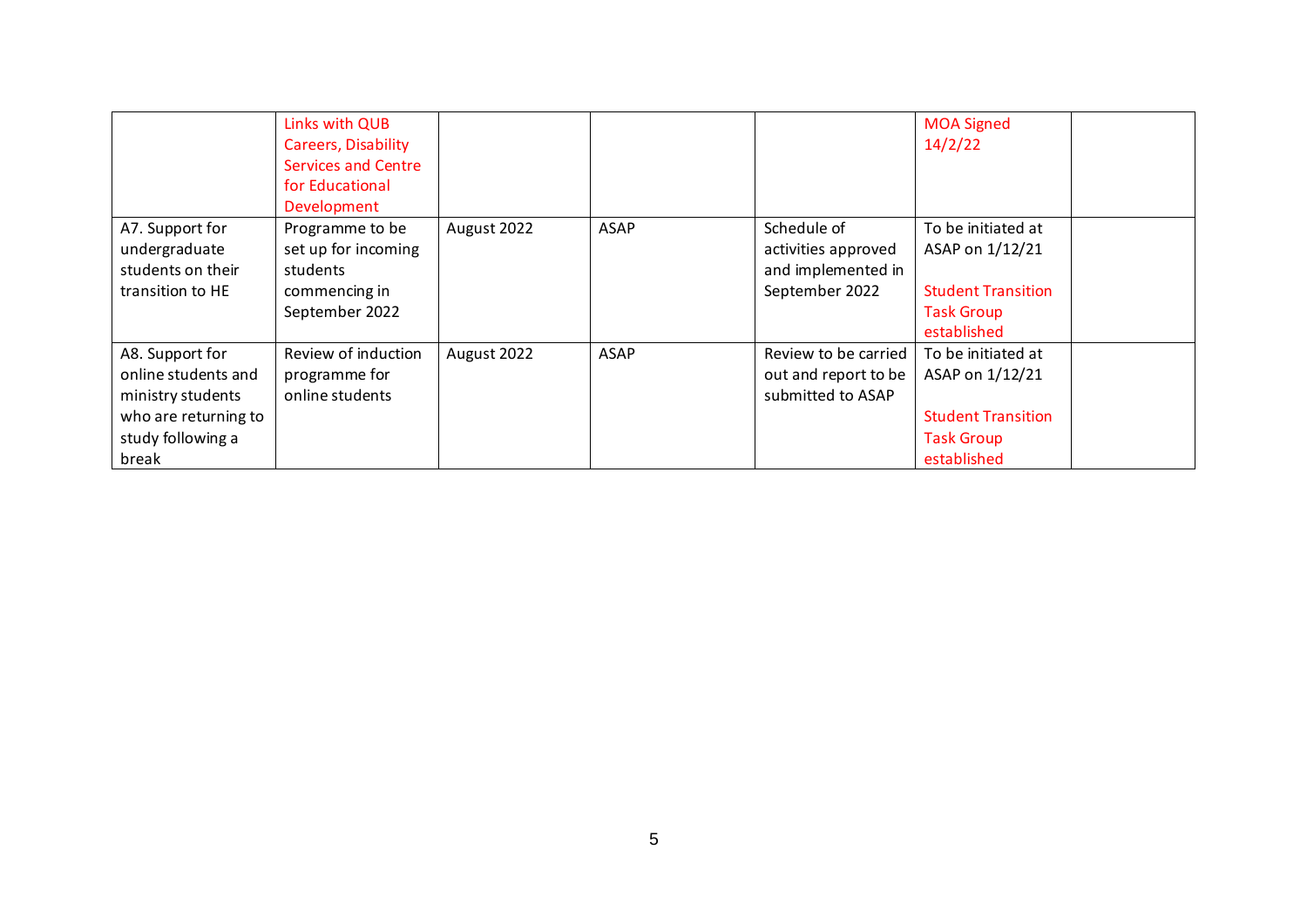PRINCIPLE TWO: We will develop and maintain a research-active community that produces original contributions to the study of Christian Theology of relevance to the Church and wider society.

| <b>Strategic Outcome</b>    | Action to be taken       | <b>Target completion</b><br>date | Action by         | <b>Indicators of Success</b> | Progress (with<br>date) | Completion    |
|-----------------------------|--------------------------|----------------------------------|-------------------|------------------------------|-------------------------|---------------|
| B1. An active               | See A5                   |                                  |                   |                              |                         |               |
| research                    |                          |                                  |                   |                              |                         |               |
| community                   |                          |                                  |                   |                              |                         |               |
| <b>B2. Research links</b>   | <b>Research links</b>    | January 2022                     | Faculty           | MoA signed with KLC          |                         | MOA signed 14 |
| with other                  | explored with Kirby      |                                  |                   | Cohort of PGR                |                         | February 2022 |
| institutions                | Laing Centre,            |                                  |                   | students recruited           |                         |               |
| including SMU<br>Twickenham | Cambridge                |                                  |                   | through KLC                  |                         |               |
|                             | <b>Research links</b>    | <b>June 2022</b>                 | Faculty           | Identification of areas      |                         |               |
|                             | explored with the        |                                  |                   | of mutual interest and       |                         |               |
|                             | Institute of             |                                  |                   | sharing of resources         |                         |               |
|                             | Theology and             |                                  |                   |                              |                         |               |
|                             | Liberal Arts, SMU        |                                  |                   | Joint research               |                         |               |
|                             |                          |                                  |                   | seminars                     |                         |               |
|                             | <b>Supervisory Teams</b> | Ongoing                          | Faculty           | Each supervisory team        | 5 out of 6 PTFI PGR     |               |
|                             | to include external      |                                  |                   | to include an external       | students have           |               |
|                             | supervisors              |                                  |                   | supervisor where             | external                |               |
|                             |                          |                                  |                   | appropriate                  | supervisors.            |               |
| <b>B3. UG Modules</b>       | Identification of        | February 2022                    | Faculty/Programme | Module specifications        | Move to 2022-2023       |               |
| which include guest         | appropriate UG           |                                  | Coordinator/HAA   | listing guest lecturers      | to allow first year     |               |
| lectures by                 | modules                  |                                  |                   | to be delivered in           | to bed in.              |               |
| research experts            | Approval of SMU          |                                  |                   | 2022 approved by             |                         |               |
|                             | for guest lecturers      |                                  |                   | SMU                          |                         |               |
| B4. Research                | A programme of at        | October 2021                     | Faculty           | At least four                | Schedule has now        |               |
| workshops and               | least 2 research         |                                  |                   | workshops/seminars           | been set.               |               |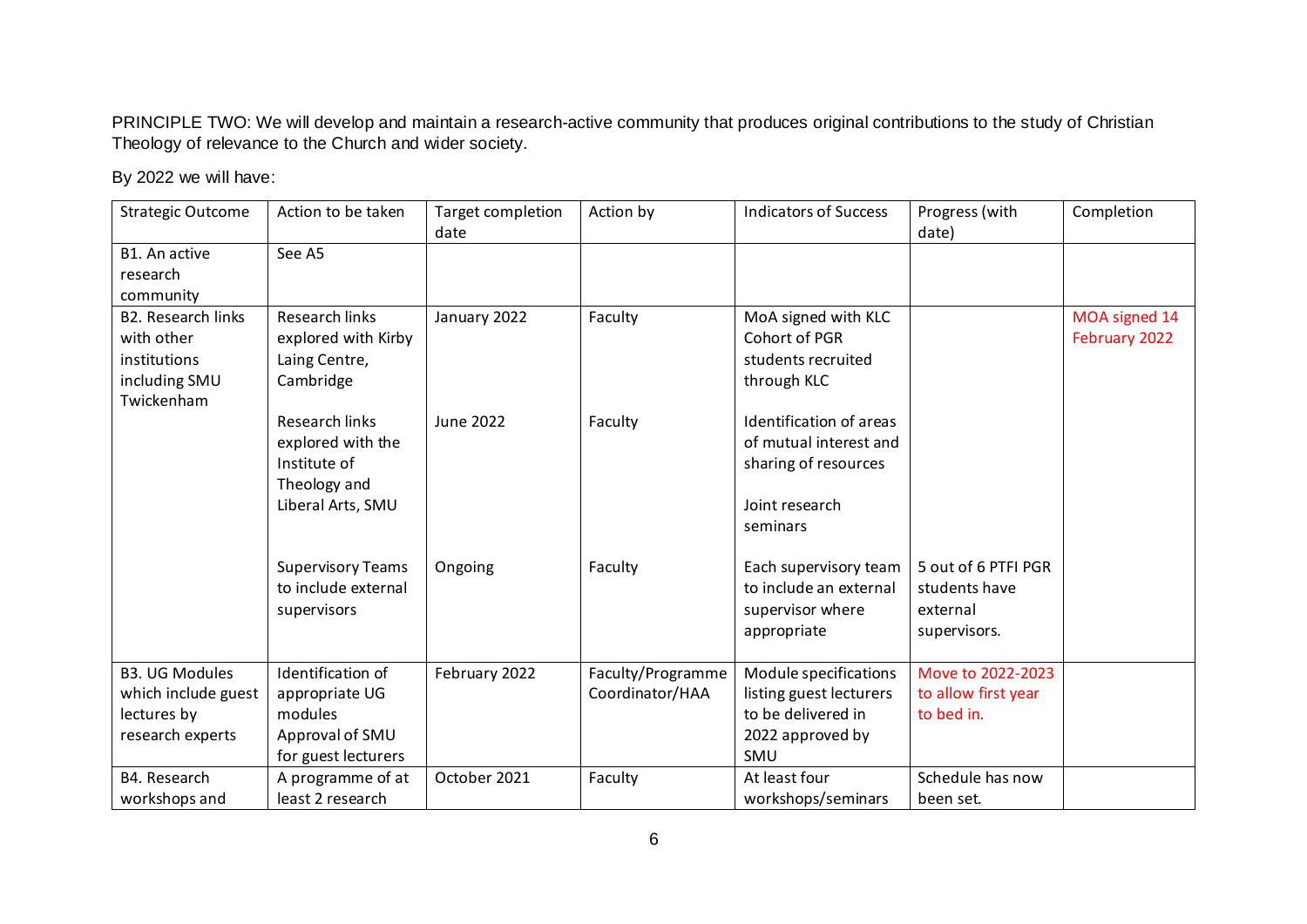| seminars for online | workshops and |  | in 2021-22 attended   |  |
|---------------------|---------------|--|-----------------------|--|
| and residential     | seminars per  |  | by the majority of    |  |
| students            | semester      |  | online/residential PG |  |
|                     |               |  | students              |  |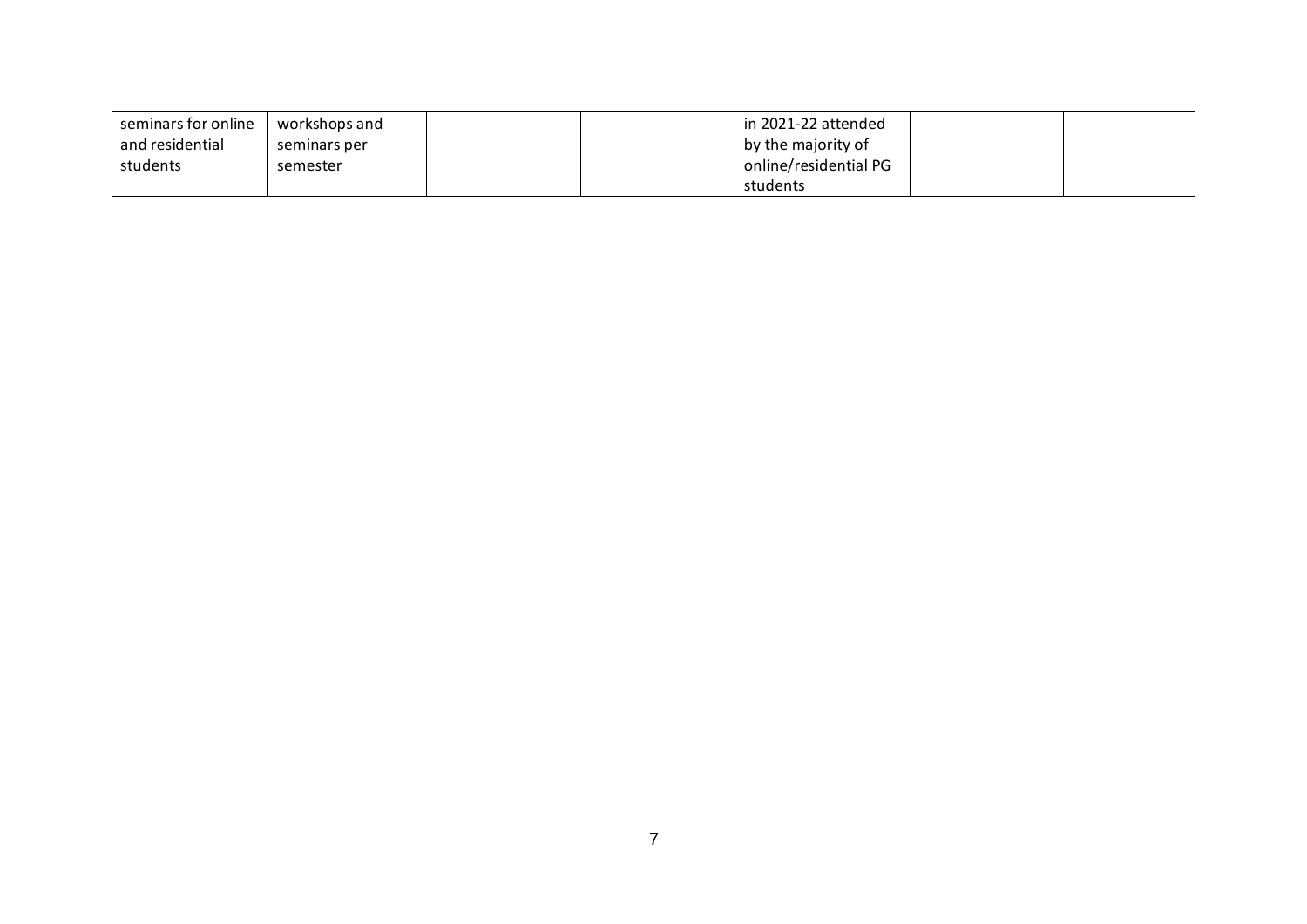PRINCIPLE THREE: We will foster an inclusive learning community that supports students and enables them to flourish and develop both academically, spiritually and emotionally.

| <b>Strategic Outcome</b>                                                                 | Action to be Taken                                                                                    | <b>Target Completion</b><br>Date | <b>Action By</b>  | <b>Indicators of Success</b>                                                 | Progress (with<br>dates) including<br>notes of<br>completion  | Completion                                                                                   |
|------------------------------------------------------------------------------------------|-------------------------------------------------------------------------------------------------------|----------------------------------|-------------------|------------------------------------------------------------------------------|---------------------------------------------------------------|----------------------------------------------------------------------------------------------|
| C1. A programme<br>of student support<br>activities                                      | Identification of<br>student support<br>activities for<br>undergraduate<br>students                   | August 2022                      | ASAP/HAA          | Undergraduate<br>Handbook outlining<br>student support                       | <b>Student Transition</b><br><b>Task Group</b><br>established |                                                                                              |
| C <sub>2</sub> . A Personal<br>Tutor for each<br>student, with a<br>clearly defined role | <b>Updated Personal</b><br><b>Tutor Handbook</b><br>Every student<br>allocated to a<br>Personal Tutor | August 2022<br>September 2022    | QAP<br><b>HAA</b> | Approved Handbook<br>List of students and<br><b>Personal Tutors</b>          | <b>Updated</b><br>Handbook to be<br>submitted to QAP          |                                                                                              |
| C3. Student<br>community<br>bubbles (online<br>and ministry)                             | All students to be<br>allocated to<br>community/pastoral<br>$groups - peer$<br>support?               | September 2022                   | <b>HAA</b>        | <b>Facilitated Student</b><br>groups                                         |                                                               |                                                                                              |
| C4. Revised<br>equality and<br>diversity policy                                          | <b>Equality and Diversity</b><br>Policy to be drafted                                                 | October 2021                     | <b>HAA</b>        | Published and<br>approved Student<br>Equality and<br><b>Diversity Policy</b> |                                                               | Equality and<br><b>Diversity Policy</b><br>approved by<br>Faculty on 29<br>September<br>2021 |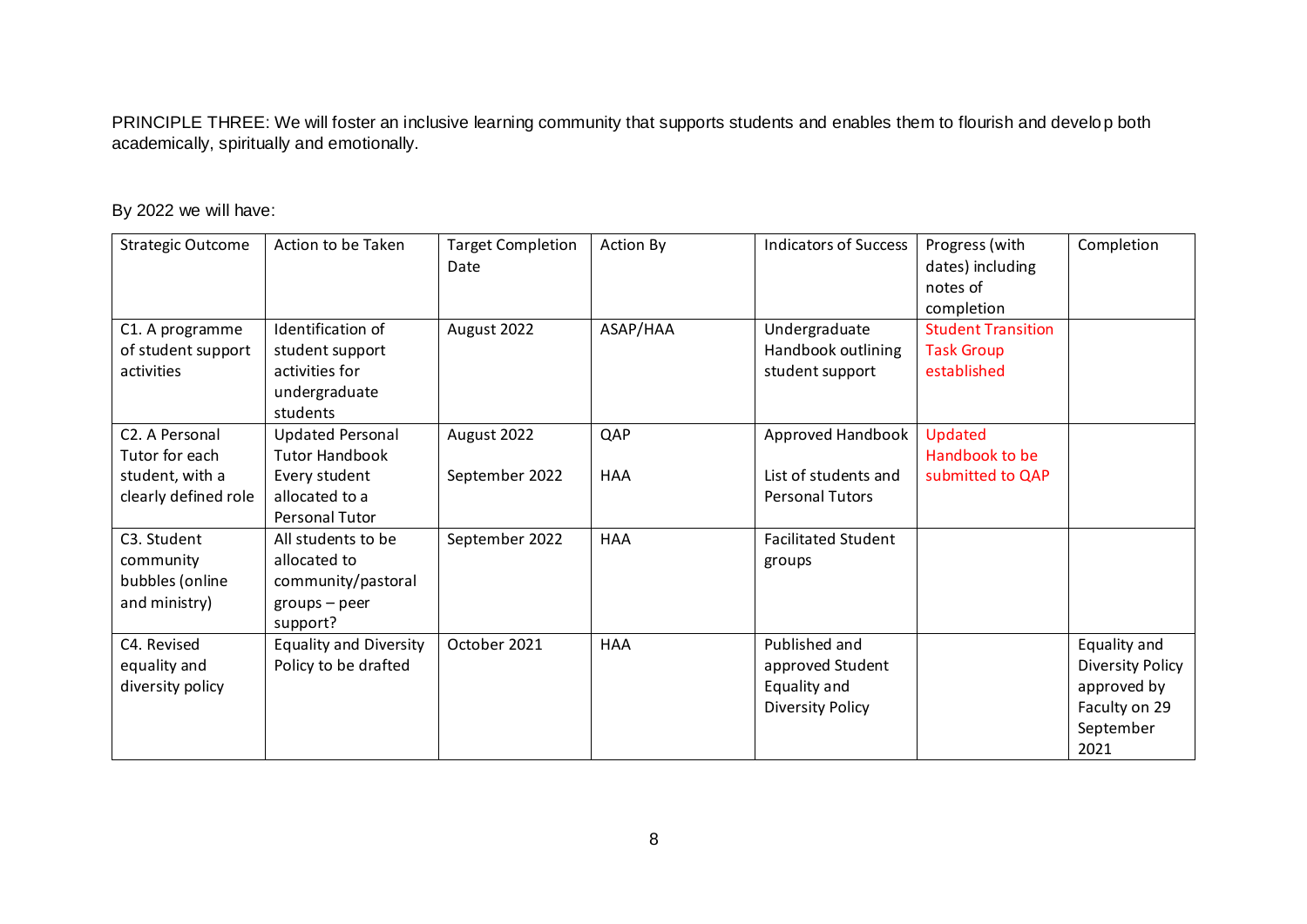| C5. Revised<br>disability policy | <b>Updated Disability</b><br>Policy | December 2021 | HAA            | Published and<br>approved Disability |                           | Updated<br><b>Disability Policy</b> |
|----------------------------------|-------------------------------------|---------------|----------------|--------------------------------------|---------------------------|-------------------------------------|
|                                  |                                     |               |                | Policy                               |                           | approved on 26<br>January 2022      |
|                                  |                                     |               |                |                                      |                           |                                     |
|                                  |                                     |               |                |                                      |                           | by Faculty                          |
| C6. Student access               | Negotiations with                   | June 2022     | HAA/Operations | Contract agreement                   | <b>Quote for services</b> |                                     |
| to a counselling                 | <b>Inspire Students</b>             |               | Manager        | with Inspire                         | received and              |                                     |
| service                          |                                     |               |                | Students to provide                  | negotiations              |                                     |
|                                  |                                     |               |                | wellbeing service to                 | ongoing                   |                                     |
|                                  |                                     |               |                | UTC students                         |                           |                                     |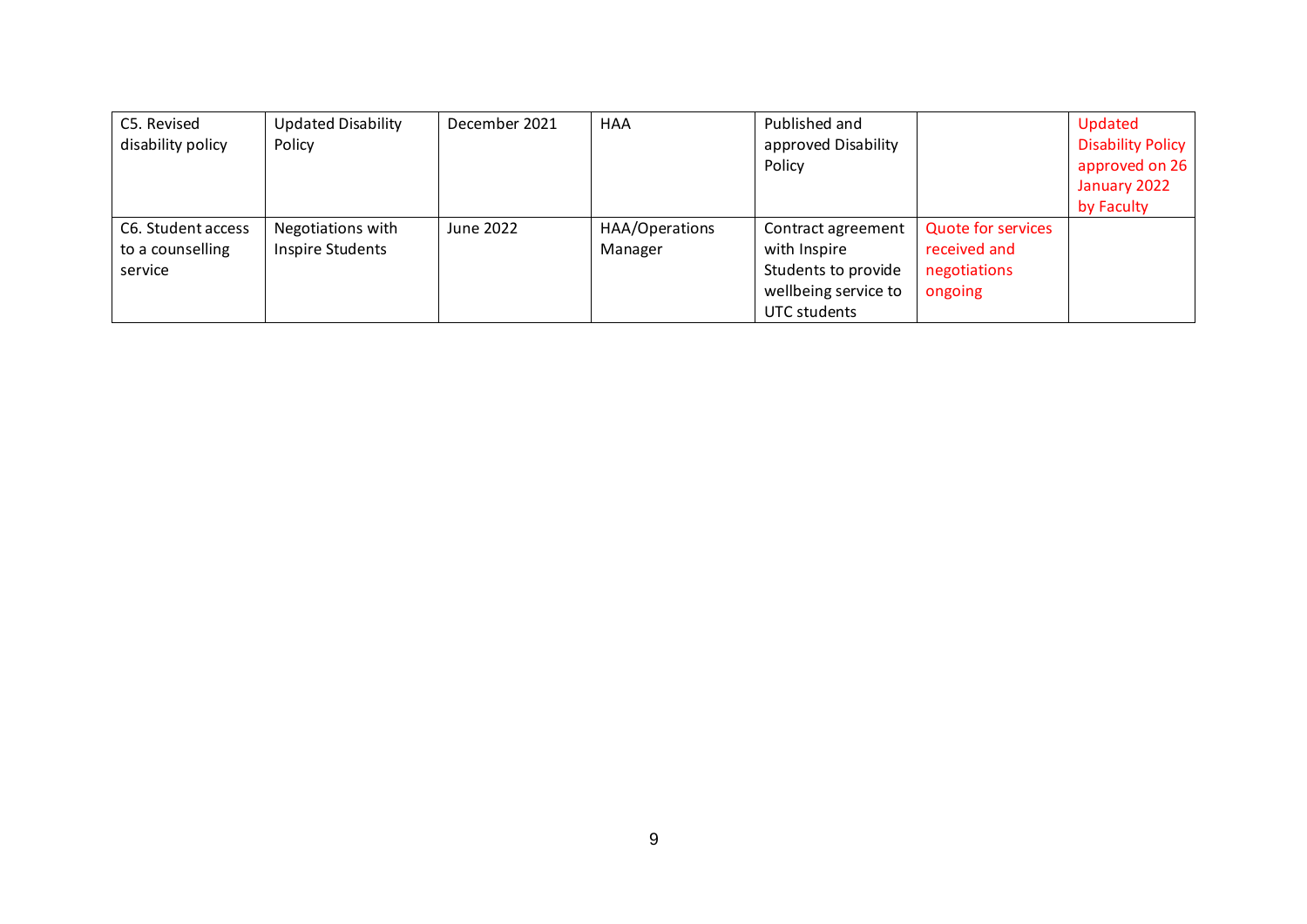PRINCIPLE FOUR: We will work in engaged partnership with students, external experts, collaborative partners and stakeholders to achieve these aims.

|                          | Action to be Taken  | <b>Target Completion</b> |                              | Indicators of       |                      |            |
|--------------------------|---------------------|--------------------------|------------------------------|---------------------|----------------------|------------|
| <b>Strategic Outcome</b> |                     |                          | <b>Action By</b>             |                     | Progress (with       | Completion |
|                          |                     | Date                     |                              | <b>Success</b>      | dates) including     |            |
|                          |                     |                          |                              |                     | notes of             |            |
|                          |                     |                          |                              |                     | completion           |            |
| D1. Begun two-way        | Working Group to    | <b>June 2022</b>         | Principal/Professor of       | Programme of        | Faculty decided not  |            |
| conversations with       | be set up to        |                          | Ministry                     | activities to bring | to set up WG but to  |            |
| our partners in PCI      | consider how UTC    |                          |                              | value to PCI        | receive regular      |            |
| towards identifying      | can provide         |                          |                              |                     | reports from         |            |
| needs, taking            | expertise to answer |                          |                              |                     | Professor of         |            |
| opportunities and        | needs               |                          |                              |                     | Ministry             |            |
| providing                |                     |                          |                              |                     |                      |            |
| collaborative            |                     |                          |                              |                     |                      |            |
| solutions                |                     |                          |                              |                     |                      |            |
|                          |                     |                          |                              |                     |                      |            |
| D2. Established          | Involvement in      | Ongoing                  | <b>Principal and Faculty</b> | Dissemination of    | Principal is member  |            |
| mutually beneficial      | meetings with other |                          |                              | good practice from  | of Association of    |            |
| relationships with       | Theological         |                          |                              | other Theological   | <b>Bible College</b> |            |
| other Christian          | Colleges.           |                          |                              | Colleges            | Principals           |            |
| faith-based              |                     |                          |                              |                     |                      |            |
| institutions             | Schedule of Good    | November 2021            | QAP/HAA                      | Programme of        | To be initiated      |            |
|                          | Practice/CPD        |                          |                              | meetings agreed     |                      |            |
|                          | Meetings in         |                          |                              | and implemented     |                      |            |
|                          | conjunction with    |                          |                              |                     |                      |            |
|                          | other Theological   |                          |                              |                     |                      |            |
|                          | Colleges            |                          |                              |                     |                      |            |
| D.3 Initiated our        | See A1.             |                          |                              |                     |                      |            |
| relationship with        |                     |                          |                              |                     |                      |            |
| SMU                      |                     |                          |                              |                     |                      |            |